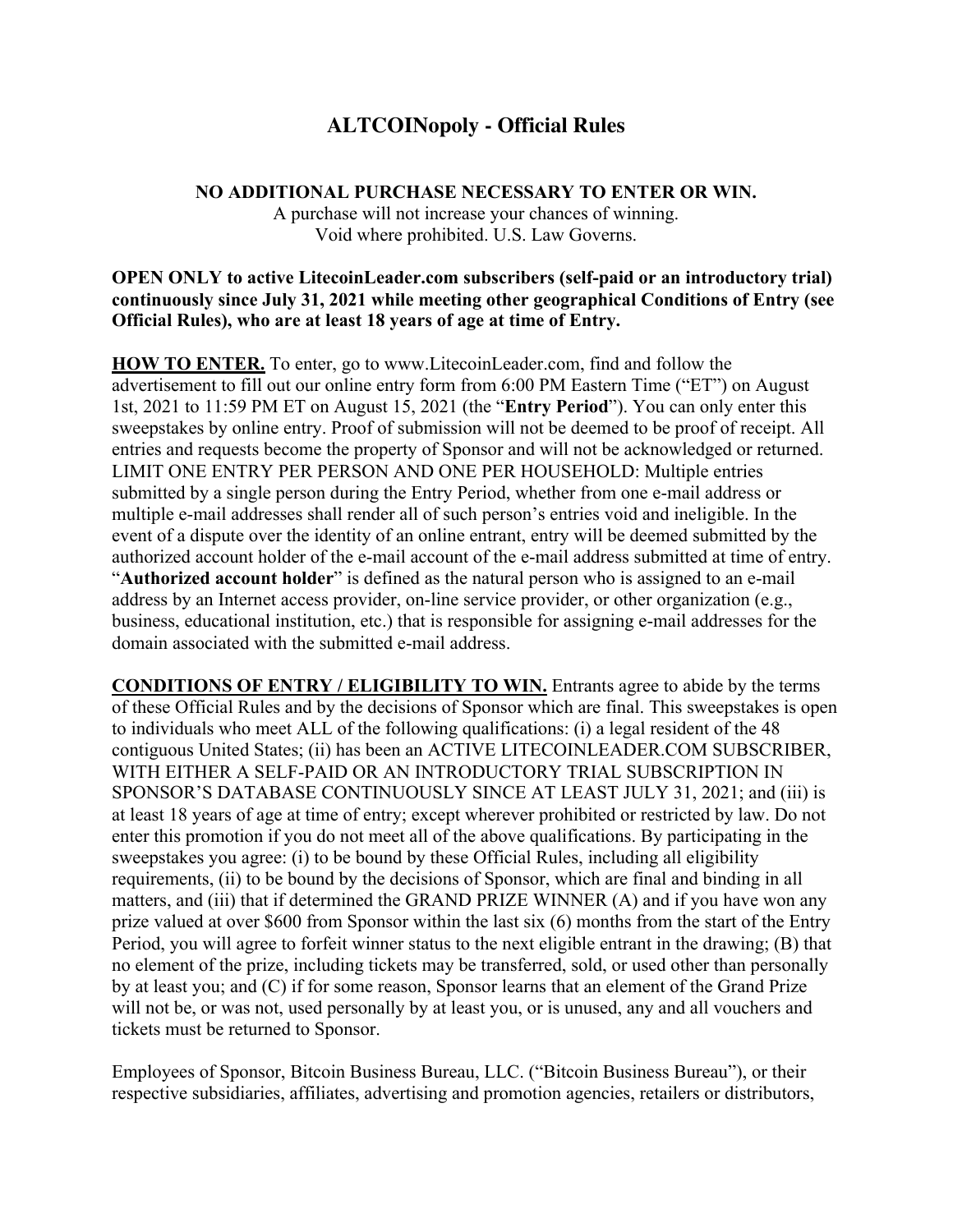and members of their immediate family (e.g., spouses, domestic partners, parents, children, siblings), are not eligible to win. Entries that are incomplete or corrupted are void and will not be eligible. Any effort by an entrant to misrepresent himself or herself through the use of aliases or multiple e-mail addresses will disqualify all entries of such individual. Sponsor and its agents reserve the right to verify eligibility qualifications of any winner. Failure to comply with these Official Rules, as determined in the sole discretion of the Sponsor, may result in disqualification from the sweepstakes. This sweepstakes is subject to all applicable federal, state and local laws and regulations. Void where prohibited by law.

**SPECIAL PUBLICITY NOTICE**. By entering this sweepstakes you grant to Sponsor and its promotional agents your express permission (except where prohibited by law) to use your original submission on the radio for entertainment purposes (without identifying you by full name), without further compensation. Also, by entering this sweepstakes, if you are selected as a finalist or a winner, you grant to Sponsor and its promotional agents your express permission (except where prohibited by law) to use your name, identity, description of prize won, hometown and likeness, if applicable, for promotional purposes, in any media now known or hereafter developed, including on the radio, and including for "live notification" of potential winner status purposes, without further compensation. Even though you consent to all of the above, Sponsor has no obligation to do any of it. See more details at "WINNER / SELECTION / AGREEMENTS" below.

**PRIZE.** One (1) Grand Prize, consisting of: (a) round-trip coach air transportation for four (4) to Myrtle Beach, SC (the "**Destination**"), from a major commercial airport in the continental United States, nearest to winner's primary residence, as determined by Sponsor; provided that Sponsor reserves the right to substitute ground transportation for air transportation if winner resides within 300 miles of the Destination; (b) one (1) hotel accommodation for seven (7) nights (two double occupancy room and room tax only) in or near Myrtle Beach, SC, checking in prior to November 7, 2021; (c) dinner with Jeff Pinnacle (a.k.a. "Litecoin Leader") at the Destination, and (d) a photo opportunity with Jeff Pinnacle on the day of the dinner during the winner's stay at the Destination (subject to her availability). (The events set forth in subsections (c) and (d) above are defined herein as "**Events**"). (Approximate Retail Value ("**ARV**") of prize: \$5,000). (Total ARV of all prizes to be awarded: \$5,000).

All other expenses specifically not mentioned herein, including without limitation, ground transportation, transfers, hotel amenities, fees and gratuities, meals, airline change fees, airline premium seat fees, airline baggage fees (both checked and carry on), personal expenses such as meals, photos, souvenirs, and passport fees, are the responsibility of the winner and traveling companion. Travel and hotel accommodations are subject to availability. Certain blackout dates and material restrictions may apply. Date and location of any Event is subject to change and not the responsibility of Sponsor. If any Event is cancelled for any reason, Sponsor may provide other elements of the prize, or none at all, in its sole discretion. If selected, if Grand Prize winner is unable to travel on dates required the selected Grand Prize winner will forfeit the prize and another winner will be selected from among eligible entries received. Winner and guests must travel on same itinerary. No prize substitution, cash substitution, or assignment or transfer of prizes is permitted, except by Sponsor who may substitute a prize of equal or greater value if any portion of the advertised prize becomes unavailable. In no event shall more than the number of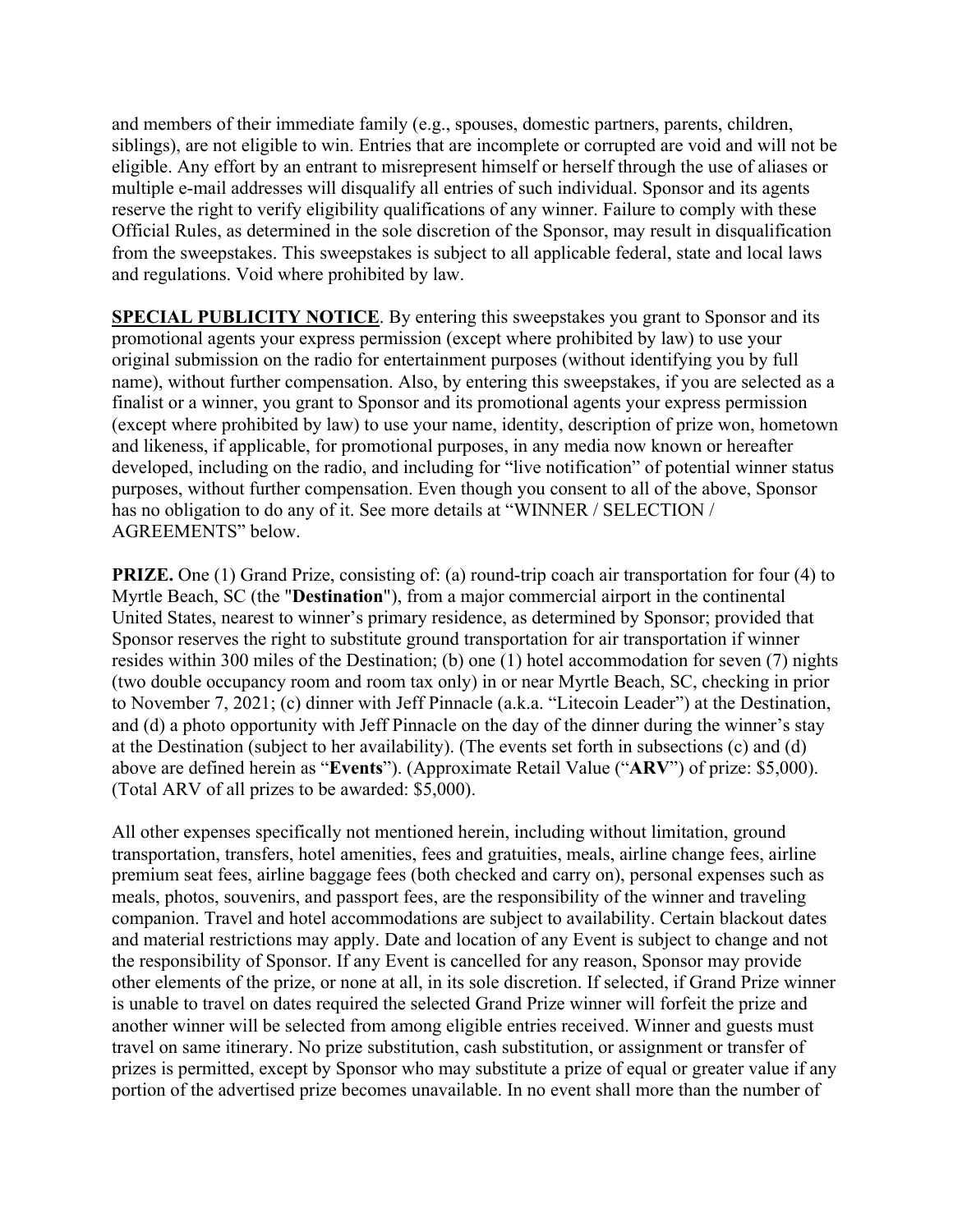stated prizes be awarded. All prizes will be awarded. Any un-used elements of the Grand Prize will be forfeited, will not be redeemable for cash and may not reduce the prize value awarded for tax purposes. All federal, state, local and other taxes, costs and expenses relating to the use, acceptance and possession of the prize are the sole responsibility of the winner. Winner will receive an IRS Form 1099 for the actual value of prize awarded. Actual retail value of prize depends upon location of winner and fares at time of departure.

**ODDS.** Odds of winning depend upon the number of eligible entries received during the Entry Period. This sweepstakes is intended to be advertised as follows: (1) on the YouTube "Bitcoin Business Bureau" hosted by LitecoinLeader (which can be found at LitecoinLeader.io, (2) on the internet on various music, talk, entertainment and sports website and on channel pages where LitecoinLeader appears, (3) on Facebook, Twitter and other social media sites, (4) by unsponsored and sponsored members of the public in social media and online communities.

**WINNER / SELECTION / AGREEMENTS.** The winner will be determined in a random drawing to be held on or about August 16, 2021, following the close of the Entry Period from among all eligible entries received under the supervision of an independent panel of judges from Sponsor whose decisions are final and binding. Selected winner will be notified by telephone and must respond within one (1) business day to give a valid email address where notification of potential winner status and required documents can be sent. Except where prohibited, acceptance of prize constitutes winner's consent, and winner and its guest will be required to sign a release, to allow Sponsor and its promotional agents to use winner's and winner's guest's name, likeness, photo, video footage, and/or biographical data for advertising and promotional purposes, without additional compensation, in perpetuity, in all media, now known or hereafter developed, in connection with Sponsor, this sweepstakes, the Sponsor's web sites, and the Events. Winner will be required to sign and return to Sponsor an Affidavit of Eligibility, Publicity & Liability Release ("**Affidavit**") (where permitted by law) and IRS Forms (if required by IRS regulations), prior to and as a condition of acceptance of prize, **WITHIN ONE (1) BUSINESS DAY OF THE DATE OF THE NOTIFICATION** or prize will be forfeited and an alternate winner selected. Trip winner's guest must also sign and return a liability and publicity release (where permitted by law) prior to travel. Prize will be awarded within five (5) days after receipt and verification of completed prize notification. If prize notification is undeliverable, or if a potential winner does not respond to the prize notification telephone call within the time specified or if the potential winner cannot be contacted for any reason, including an invalid telephone number, if the Affidavit is not complete and received by Sponsor within the time required, or in the event of non-compliance with these Official Rules, the prize will be forfeited, and an alternate winner will be selected at random from the remaining eligible entries. At least one guest must be at least 18 years old at time of travel.

**TIME PERIOD OF EVENT: WINNER AND GUEST AGREE TO ABIDE BY ALL VENUE POLICIES.** SPONSOR, BITCOIN BUSINESS BUREAU, AND THEIR RESPECTIVE AGENTS, INCLUDING VENUE PERSONNEL, EACH RESERVE THE RIGHT, IN THEIR SOLE DISCRETION, TO REMOVE OR TO DENY ENTRY, OR REVOKE FULL OR PARTIAL PRIZE, TO ANY WINNER AND/OR GUEST WHO BITCOIN BUSINESS BUREAU MAY DEEM, IN ITS SOLE DISCRETION, IS INTOXICATED, IS A SAFETY RISK, WHO HAS VIOLATED ANY VENUE POLICY OR LAW, OR ENGAGES IN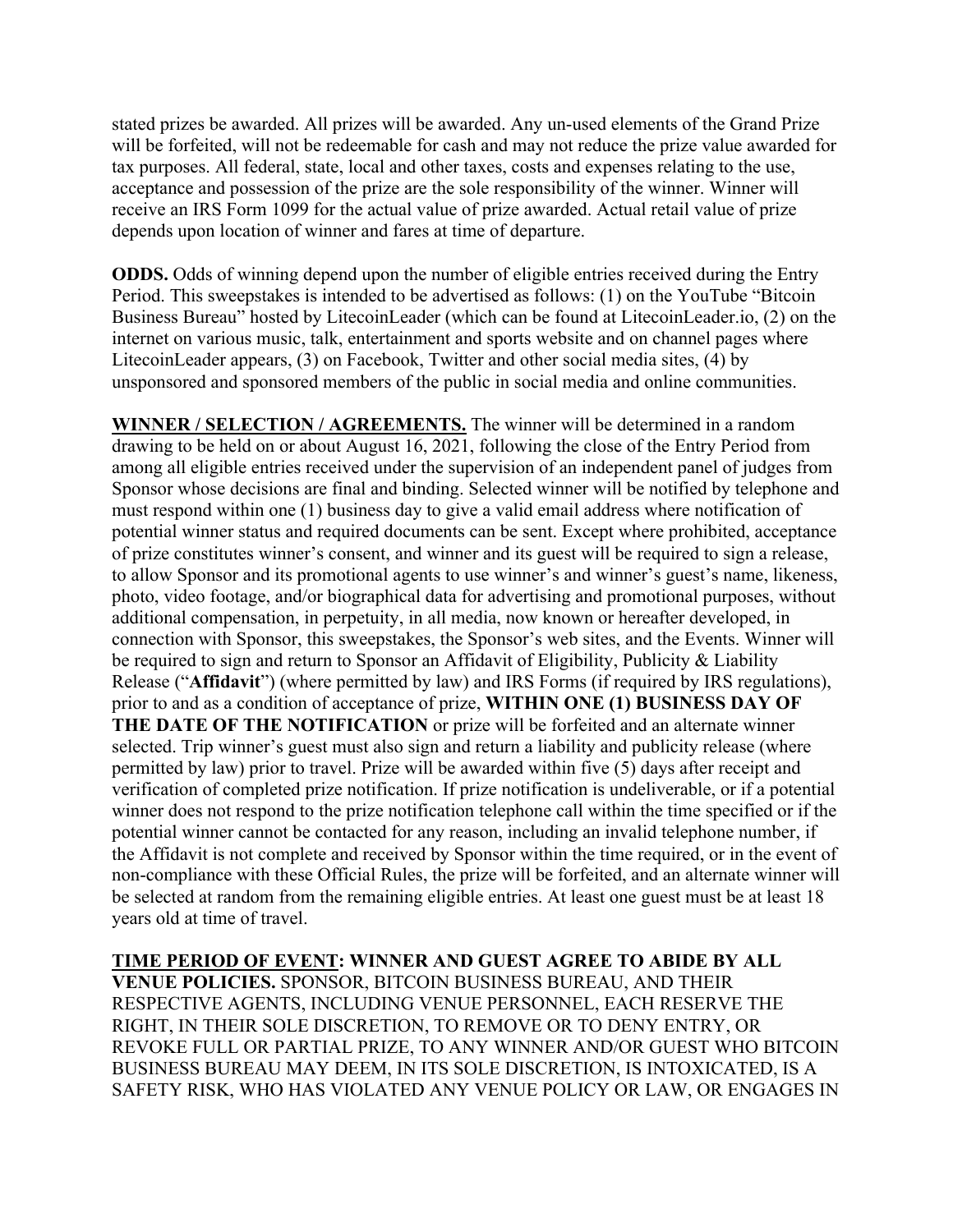## A DISRUPTIVE MANNER, MAY BRING BITCOIN BUSINESS BUREAU INTO DISREPUTE, OR WITH INTENT TO ANNOY, ABUSE, THREATEN OR HARASS ANY OTHER PERSON AT THE EVENT, INCLUDING EMPLOYEES AND OTHER REPRESENTATIVES OF SPONSOR, BITCOIN BUSINESS BUREAU, OR THE VENUE.

**PRIVACY NOTICE / MARKETING.** By entering this sweepstakes, any personal information entrants submit will be disclosed to the Sponsor and will be used only by us consistent with our privacy policy. Sponsor may use entrants' personal information, including postal and email addresses, to contact entrants regarding Bitcoin Business Bureau goods and services and any other offers and/or promotions that we believe might be of interest to entrants. (If you have previously asked us not to send you promotional emails, your entry into this promotion will cause you to receive emails related only to this promotion.) Special Note: We will make no use of your telephone number or date of birth as a result of your Entry except to contact potential winner and to verify your eligibility to enter. This promotion may be advertised on Facebook but entrants will be providing information to Bitcoin Business Bureau and/or LitecoinLeader.com and not to Facebook.

**GENERAL CAUTION / RELEASE.** Sponsor reserves the right to permanently disqualify any person it believes has intentionally violated these Official Rules. If, in Sponsor's opinion, there is any suspected or actual evidence of electronic or non-electronic tampering with any portion of this sweepstakes, or if technical difficulties or technical corruption (including a computer virus or system malfunction) compromise the integrity of the sweepstakes, Sponsor reserves the right to terminate the sweepstakes or select winner from among all eligible entries received prior to termination. Should the sweepstakes be terminated prior to the stated expiration date, notice will be posted at www.LitecionLeader.com. Any attempt to deliberately damage the content or operation of this sweepstakes is unlawful and subject to legal action by the Sponsor and its agents. You agree, on your own behalf, and on behalf of your heirs, executors, administrators, legal representatives, successors and assigns ("Releasing Parties"), to hereby release, defend, indemnify, and hold harmless the Sponsor, those working on its behalf, Bitcoin Business Bureau, Litecoin Leader, Facebook, and all other businesses involved in this sweepstakes (including prize suppliers), as well as each of their respective employees, officers, directors, agents and representatives, successors and assigns (collectively, the "Released Parties"), from any and all actions, causes of action, suits, debts, dues, sums of money, accounts, reckonings, covenants, contracts, controversies, agreements, promises, trespasses, lost profits, indirect or direct damages, consequential damages, incidental damages, punitive or exemplary damages, including for injury and death, judgments, extent, executions, claims and demands whatsoever, in law, admiralty or equity, whether known or unknown, foreseen or unforeseen, against Released Parties which any one or more of the Releasing Parties ever had, now have or hereafter can, shall or may have, whether known or unknown, asserted or non-asserted, which may in any way arise out of or relate to your participation in this sweepstakes or the awarding, acceptance and use or misuse of a prize.

**DISCLAIMER OF LIABILITY**. The Released Parties shall not be responsible for (i) any typographical or other error in the publishing or printing of the offer, administration of the sweepstakes or in the announcement of any prize; (ii) lost, late, misdirected, damaged, illegible or incomplete entries, or postage due mail; (iii) error, omission, interruption, deletion, defect,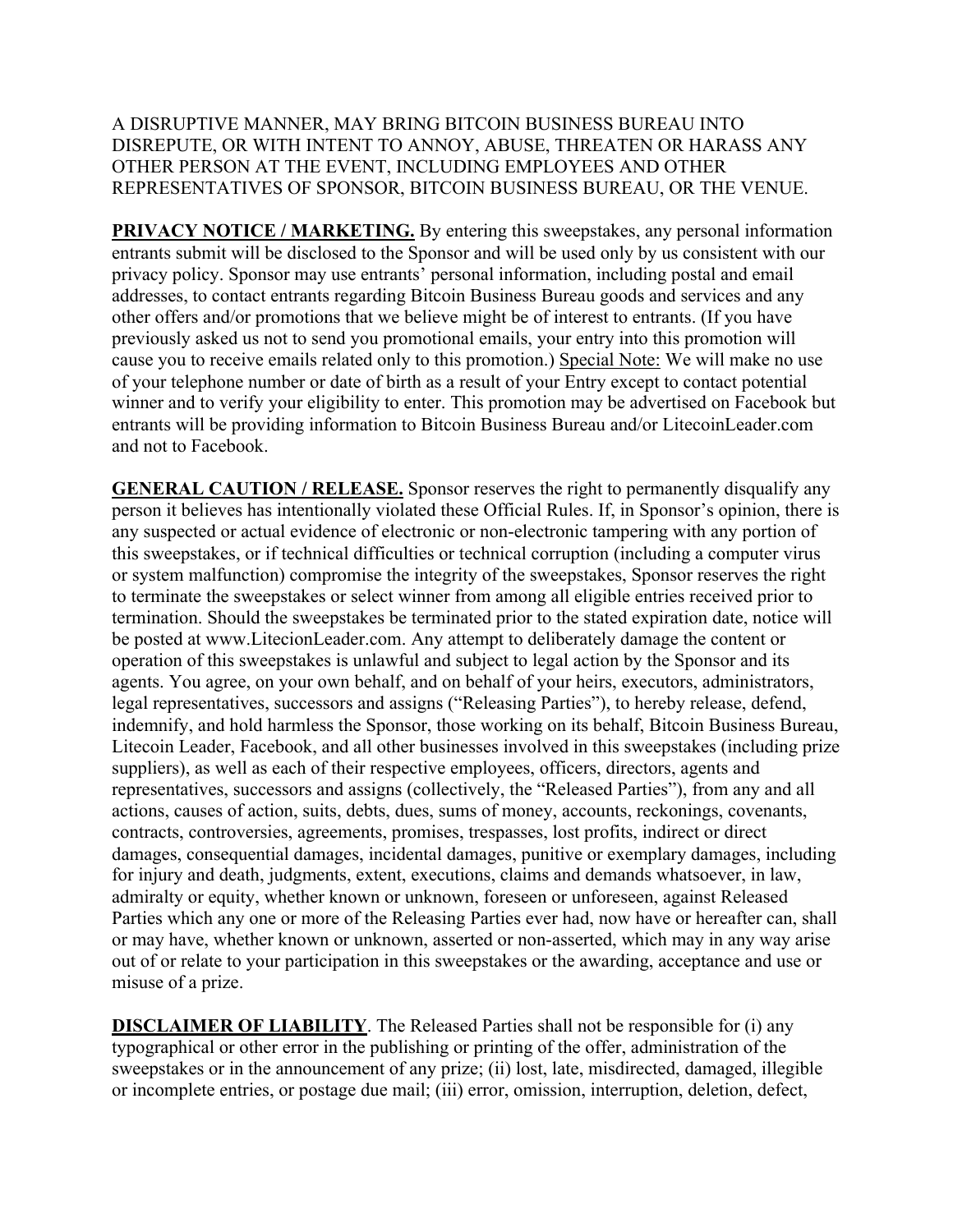delay in operations or transmission, theft or destruction or unauthorized access to or alterations of entry materials, or for technical, network, telephone equipment, electronic, computer, mobile device, hardware or software malfunctions of any kind, or inaccurate transmission of or failure to receive entry information by Sponsor on account of technical problems or traffic congestion on the Internet or at any web site or any combination thereof; (iv) any injury or damage to entrant's or any other person's computer or mobile device related to or resulting from participating in the sweepstakes; or (v) the failure of any third party to comply with the instructions and proper administration of this sweepstakes. You agree that the Released Parties (defined above) shall not be liable for any injury, including death, loss or damage of any kind caused or claimed to be caused, by participation in this sweepstakes, or from the acceptance or use or redemption of any prize, including travel and accommodations provided by independent suppliers.

**FORCE MAJEURE**. In the event Sponsor and its agents are prevented from continuing with the sweepstakes or delivering any prize as contemplated herein by any event beyond its control, including but not limited to fire, flood, earthquake, explosion, labor dispute or strike, act of God or public enemy, satellite or equipment failure, riot or civil disturbance, terrorist threat or activity, travel bans, war (declared or undeclared) or any federal, state, or local government law, order, or regulation, or order of any court or other cause not within their control, Sponsor and its agents shall have the right to modify, suspend, extend or terminate the sweepstakes and replace or reschedule delivery or performance of a prize with one of equal or greater value in its sole discretion. IN THE EVENT OF A FORCE MAJEURE EVENT OR WHEN AN EVENT IS CANCELLED, SPONSOR MAY PROVIDE OTHER ELEMENTS OF THE PRIZE OR NONE AT ALL, IN ITS SOLE DISCRETION

**LAW / DISPUTE RESOLUTION**. This sweepstakes shall be governed by and interpreted under the laws of the State of South Carolina, U.S.A., without regard to its conflicts of laws provisions that may require the application of the laws of another jurisdiction. Any and all disputes, claims, and causes of action arising out of or in connection with this sweepstakes shall be resolved individually, without resort to any form of class action. Any action or litigation concerning this sweepstakes shall take place exclusively in the federal or state courts sitting in the state of South Carolina, and you expressly consent to the jurisdiction of and venue in such courts and you waive all defenses of lack of jurisdiction and inconvenient forum with respect to such courts. You agree to service of process by mail or other method acceptable under the laws of the State of South Carolina. ANY CLAIMS, JUDGMENTS AND/OR AWARDS SHALL BE LIMITED TO ACTUAL OUT-OF-POCKET COSTS ASSOCIATED WITH ENTERING THIS SWEEPSTAKES. YOU HEREBY WAIVE ANY RIGHTS OR CLAIMS TO ATTORNEY'S FEES, INDIRECT, SPECIAL, PUNITIVE, INCIDENTAL OR CONSEQUENTIAL DAMAGES, WHETHER FORESEEABLE OR NOT AND WHETHER BASED ON NEGLIGENCE OR OTHERWISE.

**WINNERS LIST**. For the name of the winner, available after August 31, 2021 ("Winners List Date"), send a stamped, self-addressed envelope (except where prohibited) and a note identifying the name of this sweepstakes, but within 45 days after the Winners List Date to the Sponsor at the address set forth below, Attention: Promotions Department.